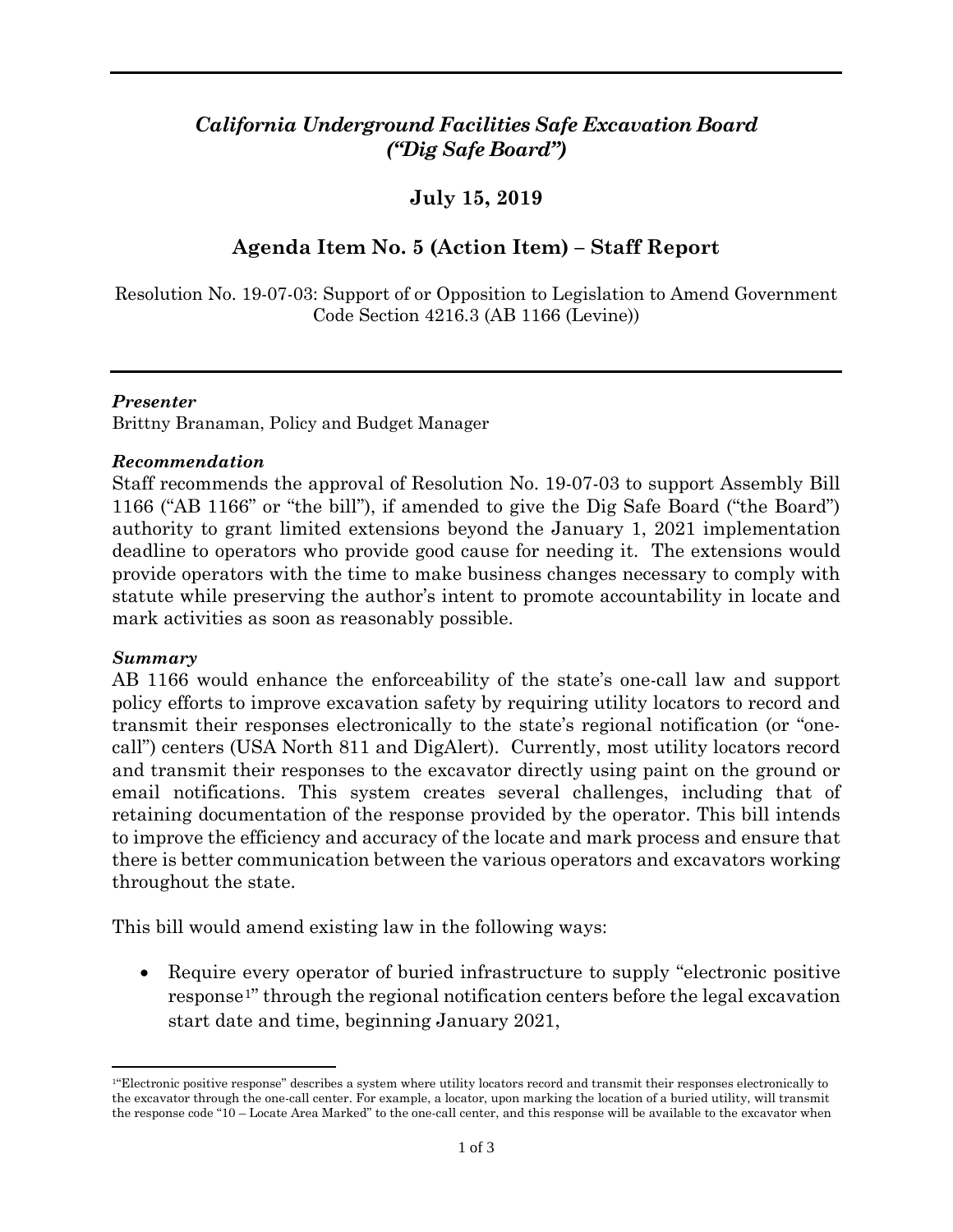- Require the regional notification centers to make "electronic positive response" available to the excavator, beginning January 2021, instead of January 1, 2018,
- Require the regional notification centers to annually report to the Dig Safe Board regarding their technological development, and
- Require the Dig Safe Board to adopt regulations to implement the bill by January 2021

## *Background*

On February 21, 2019, Assemblymember Levine introduced AB 1166 to address record falsification allegations made by the Public Utilities Commission (CPUC) in its recently-opened adjudicatory proceeding (I.18-12-007), in which Pacific Gas and Electric Co. (PG&E) employees purportedly represented that they had performed their buried utility marking responsibilities within the statutory 48-hour timeframe, when those employees had not done so. The CPUC alleges, and the bill's author expresses concern, that a failure to properly respond to tickets within the statutory timeframe poses a safety risk, as excavators might begin digging prior to receiving a response from all operators, putting employees and the public at risk. The bill would require operators to respond to Underground Service Alert ("USA") tickets through electronic positive response, creating a record held by the one-call centers. The transmission of such a record electronically will function as a deterrent to record falsification, as the excavator will be able to see whether the electronic record accurately reflects when the response was received.

## *Discussion*

One of the key observations of AB 1166 is that current statute does not require a uniform mechanism by which timely utility locates must be documented and transmitted. AB 1166 requires the Board to focus on creating regulations that address this inadequacy.

To comply with 4216.3, operators must mark the ground using paint (or other means such as flags or stakes) above where their infrastructure lies within two working days of notification, or provide maps or other information to the excavator to assist in finding the infrastructure, or inform the excavator that none of the utility's buried infrastructure exists within the area of excavation.

This interaction is bilateral between the excavator and each individual utility, and it is often conducted without any documentation aside from paint left on the ground by utility locate and mark personnel.

The diversity of subsurface installation operators, however, may pose a challenge to the implementation of electronic positive response. An operator of a subsurface

he or she looks up his or her ticket online. Similarly, if an operator determines that none of their facilities are present within the area of proposed excavation, the locator will transmit the code "1 – Clear, No Conflict."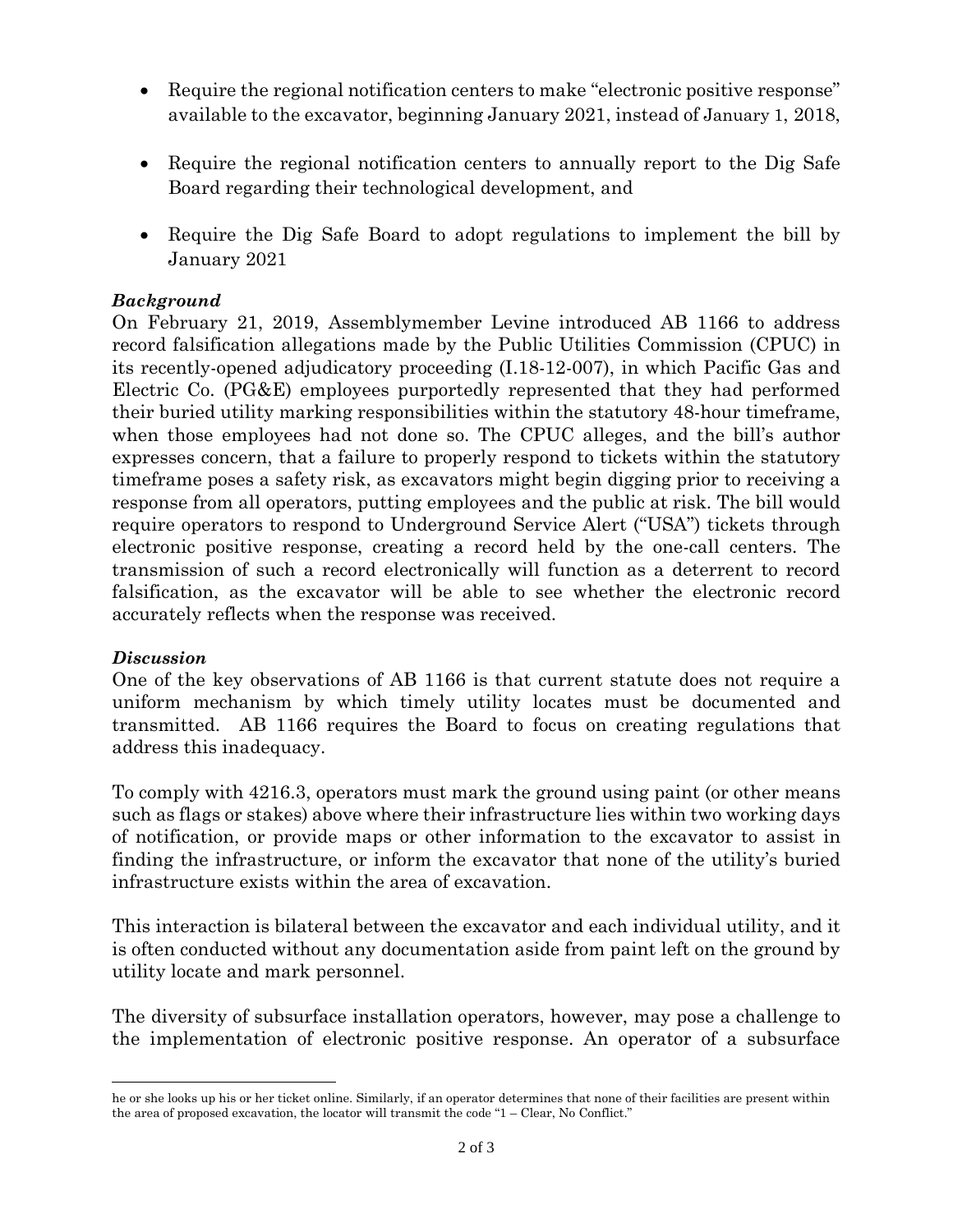installation is defined broadly to include any person who owns infrastructure not fully-contained within the bounds of that person's property (GOV 4216(o)), and every operator of subsurface installations must be a member of the one-call centers (GOV 4216.1). Many diverse types of enterprises are, therefore, subject to the existing law's locate and mark requirements, would be subject to the requirements of this bill.

While the biggest one-call center members, such as communications providers and gas and electric utilities, respond to anywhere from several hundred thousand to upward of a million 811 tickets annually, approximately 35% of the more-than-2,000 members receive less than 200 tickets annually. To make electronic positive response feasible for smaller members, DigAlert and USA North 811 offer a web-based service to provide the response. Larger members, however, use dedicated ticket management software provided by third-party vendors. Those members who do not currently use electronic positive response would need to configure their software to allow for and properly manage this new functionality. Some large members may still print and distribute tickets manually to their locators, and so would need to choose between using the web-based service from DigAlert and USA North 811 or procuring their own ticket management software.

While the January 1, 2021, electronic positive response deadline proposed in AB 1166 is likely realistic for most operators, some may not be able to meet it. Allowing the Board to grant limited extensions for operators who request the extension—and who provide good cause for needing it—may assist operators in achieving compliance while still meeting the author's intent for operators to supply electronic positive response as soon as is feasible.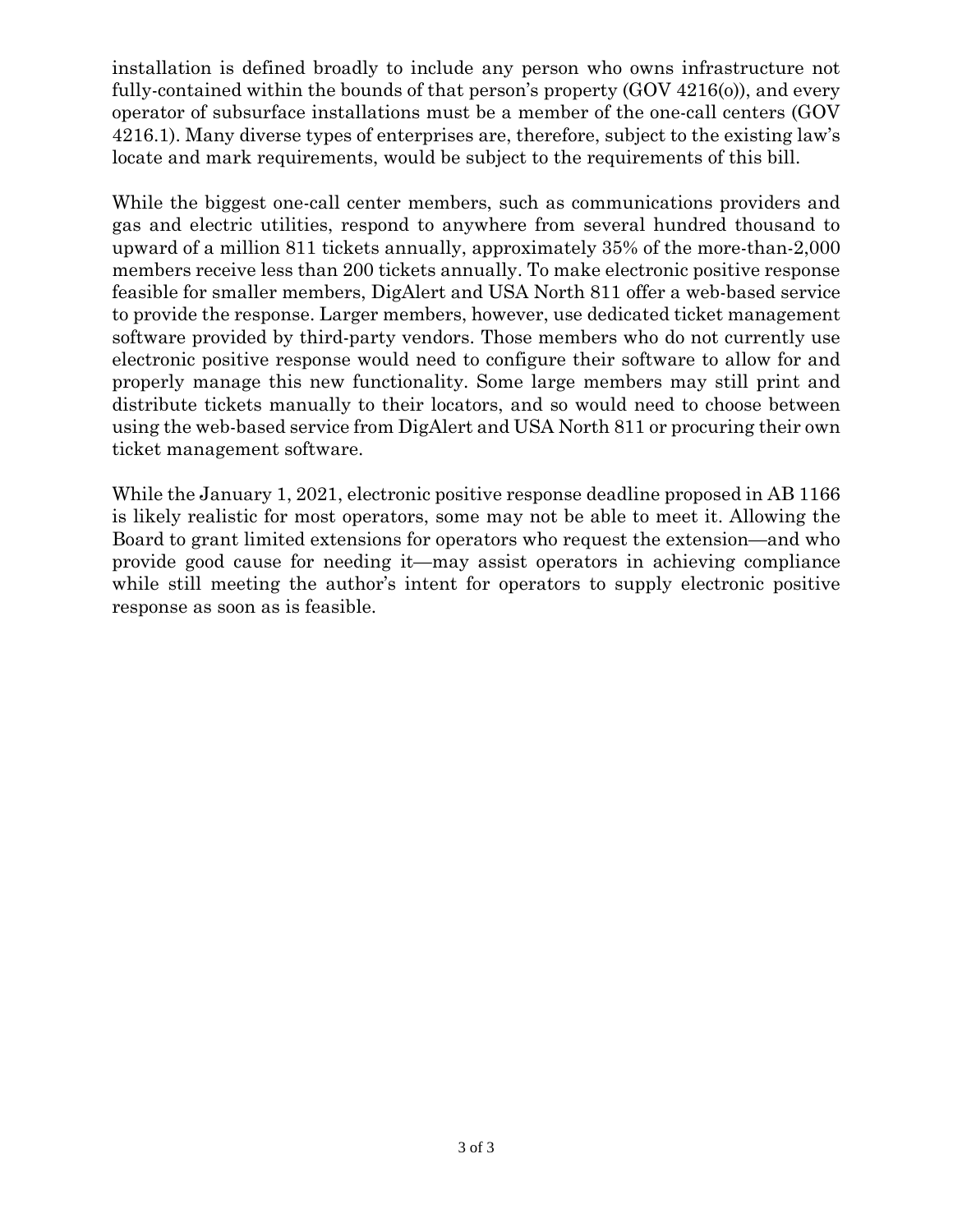# AMENDED IN SENATE JUNE 10, 2019 AMENDED IN ASSEMBLY MAY 1, 2019

### AMENDED IN ASSEMBLY APRIL 1, 2019

california legislature—2019–20 regular session

## **ASSEMBLY BILL No. 1166**

### **Introduced by Assembly Member Levine**

February 21, 2019

An act to amend Section 4216.3 of the Government Code, relating to underground infrastructure.

#### legislative counsel's digest

AB 1166, as amended, Levine. Public works: protection of underground infrastructure: regional notifcation center system: electronic positive response.

Existing law creates the California Underground Facilities Safe Excavation Board and requires the board to perform various duties relating to the protection of subsurface installations. Existing law requires an excavator planning to conduct an excavation to notify the appropriate regional notifcation center of the excavator's intent to excavate at least 2 working days, and not more than 14 calendar days, before beginning that excavation. Existing law requires the regional notifcation center to take the information and provide a ticket, and prohibits an excavator from beginning excavation until the excavator receives a response from all known operators of subsurface installations within the delineated boundaries of the proposed area of excavation, as provided. Existing law, commencing January 1, 2018, authorizes every operator to supply an electronic positive response through the regional notifcation center before the legal excavation start date and time, and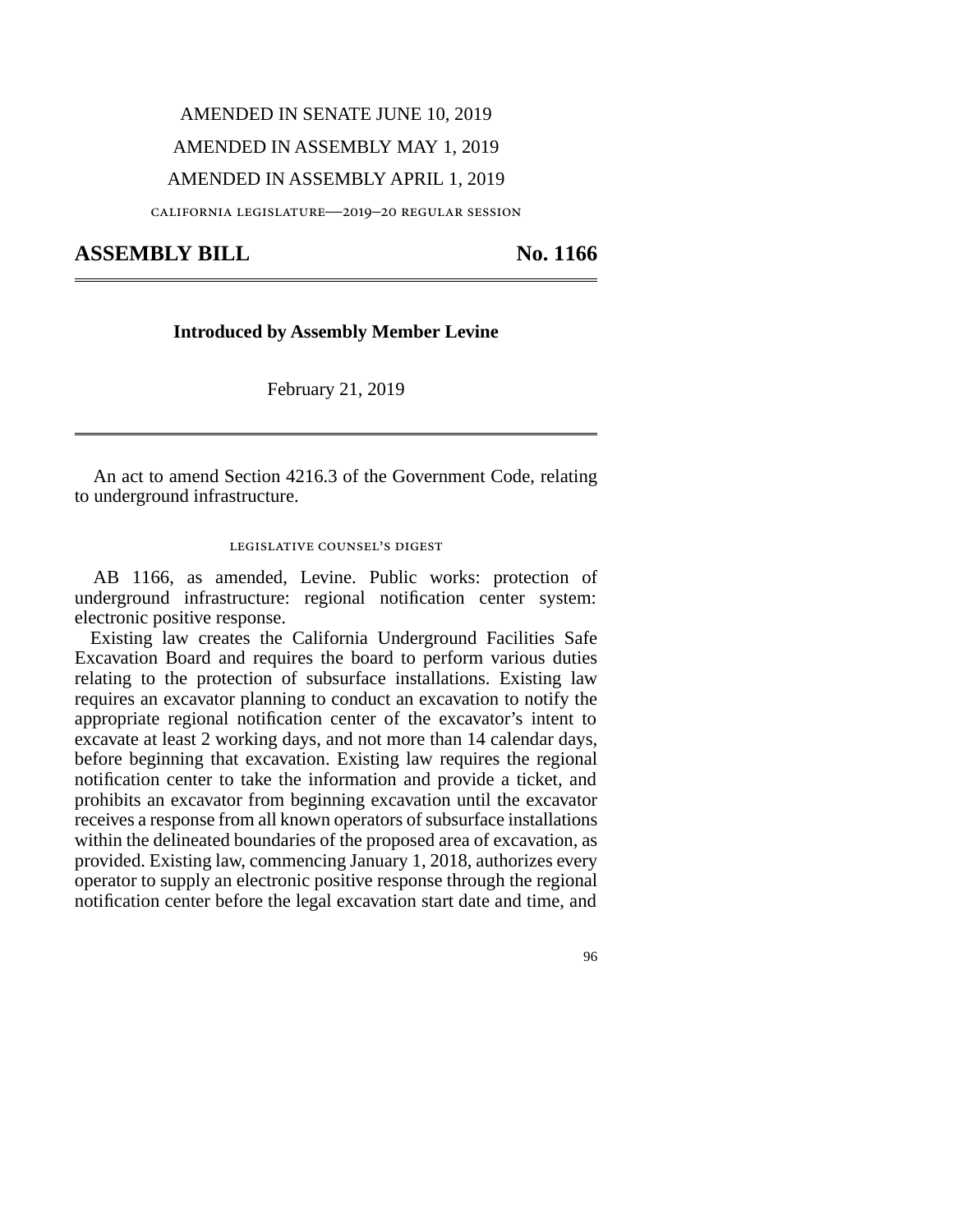requires the regional notifcation center to make those responses available to the excavator. Existing law defnes an electronic *"electronic*  positive response, *response,"* for these purposes, to mean an electronic response from an operator to the regional notifcation center providing the status of an operator's statutorily required response to a ticket.

This bill would, instead, on and after January 1, 2021, require every operator to supply an electronic positive response through the regional notifcation center before the legal excavation start date and time, and would require the board, on or before January 1, 2021, to adopt regulations to implement this requirement. The bill would also require the board to oversee technology development in communication between regional notification centers and operators that enhances safety, accountability, and efficiency on a reasonable schedule for compliance. *regional notifcation centers to annually report to the board regarding technological development, as prescribed.* 

 Vote: majority. Appropriation: no. Fiscal committee: yes. State-mandated local program: no.

*The people of the State of California do enact as follows:* 

1 SECTION 1. Section 4216.3 of the Government Code is 2 amended to read: 2 amended to read:<br>3  $4216.3$  (a)

4216.3. (a)  $(1)$   $(A)$  Unless the excavator and operator 4 mutually agree to a later start date and time, or otherwise agree to 5 the sequence and time frame in which the operator will locate and the sequence and timeframe in which the operator will locate and 6 feld mark, an operator shall do one of the following before the 7 legal excavation start date and time:

e 8 (i) Locate and feld mark within the area delineated for 9 excavation and, where multiple subsurface installations of the same 10 type are known to exist together, mark the number of subsurface 11 installations.

12 (ii) To the extent and degree of accuracy that the information 13 is available, provide information to an excavator where the 14 operator's active or inactive subsurface installations are located.

15 (iii) Advise the excavator it operates no subsurface installations 16 in the area delineated for excavation.

17 (B) An operator shall mark newly installed subsurface 18 installations in areas with continuing excavation activity.

19 (C) An operator shall indicate with an "A" inside a circle the 20 presence of any abandoned subsurface installations, if known,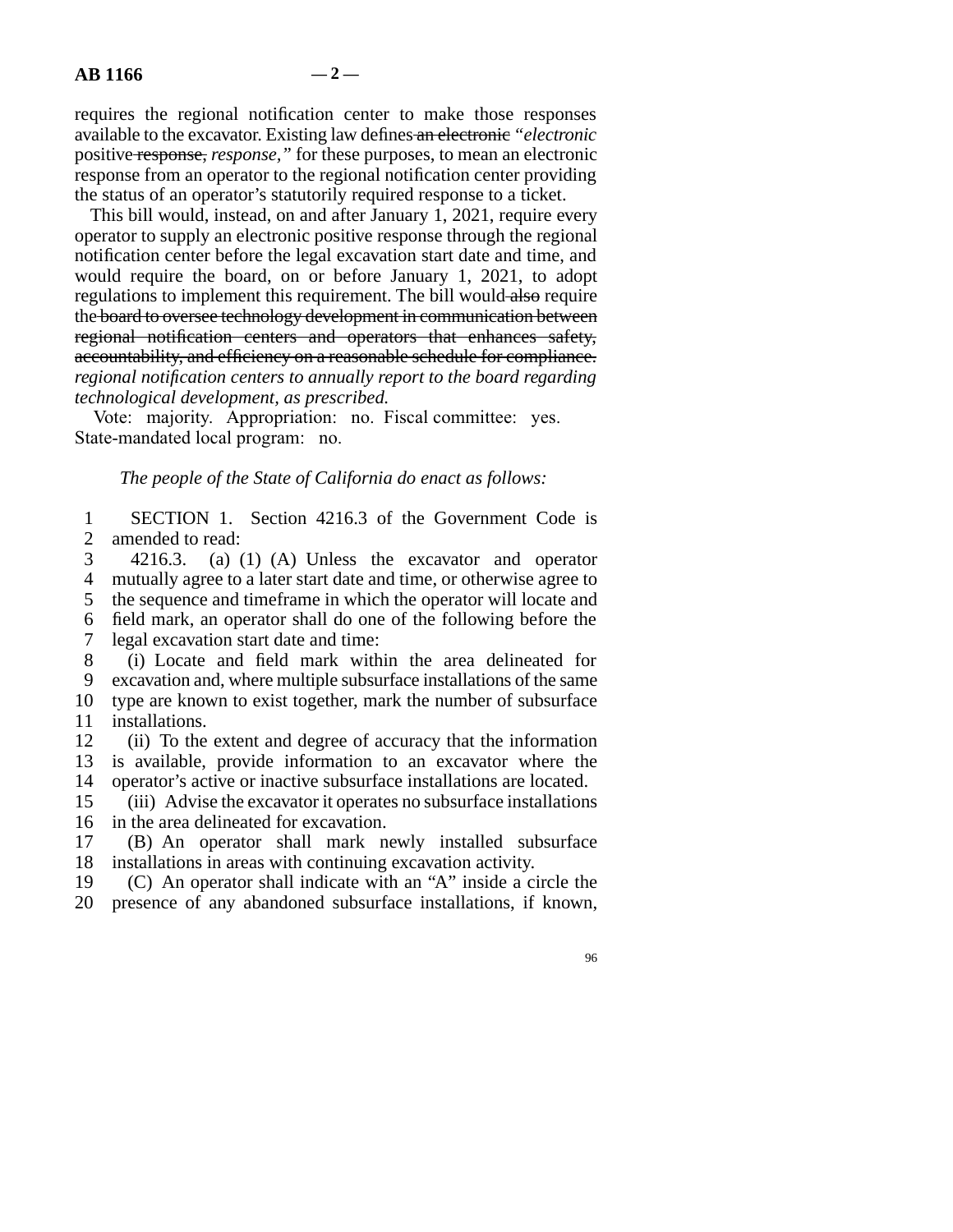e 1 within the delineated area. The markings are to make an excavator

2 aware that there are abandoned subsurface installations within that<br>3 delineated work area. delineated work area.

e 4 (2) Only a qualifed person shall perform subsurface installation 5 locating activities.

6 (3) A qualified person performing subsurface installation e 7 locating activities on behalf of an operator shall use a minimum e 8 of a single-frequency utility locating device and shall have access e 9 to alternative sources for verifcation, if necessary.

25 the excavator shall delineate the portion to be remarked and provide 26 a description of the area requested to be remarked on the ticket. e 27 The excavator shall provide a description for the area to be 28 remarked that falls within the area of the original location request. 29 (c)  $(1)$   $(A)$  On and after January 1, 2021, every operator shall 30 supply an electronic positive response through the regional 31 notification center before the legal excavation start date and time. e 32 On or before January 1, 2021, the board shall adopt regulations to 33 implement this requirement. 10 (4) An operator shall amend, update, maintain, and preserve all 11 plans and records for its subsurface installations as that information 12 becomes known. If there is a change in ownership of a subsurface 13 installation, the records shall be turned over to the new operator. 14 Commencing January 1, 2017, records on abandoned subsurface 15 installations, to the extent that those records exist, shall be retained. 16 (b) If the feld marks are no longer reasonably visible, an 17 excavator shall renotify the regional notifcation center with a 18 request for remarks that can be for all or a portion of the 19 excavation. Excavation shall cease in the area to be remarked. If 20 the delineation markings are no longer reasonably visible, the 21 excavator shall redelineate the area to be remarked. If remarks are 22 requested, the operator shall have two working days, not including 23 the date of request, to remark the subsurface installation. If the 24 area to be remarked is not the full extent of the original excavation,

e 34 (B) The regional notifcation center shall make the responses 35 required by subparagraph  $(A)$  available to the excavator.

36 (2) The board *regional notification centers* shall oversee e 37 technology *annually report to the board regarding their continual*  ine 38 *technological* development in *their roles of facilitating* 

e 39 communication between regional notifcation centers *excavators*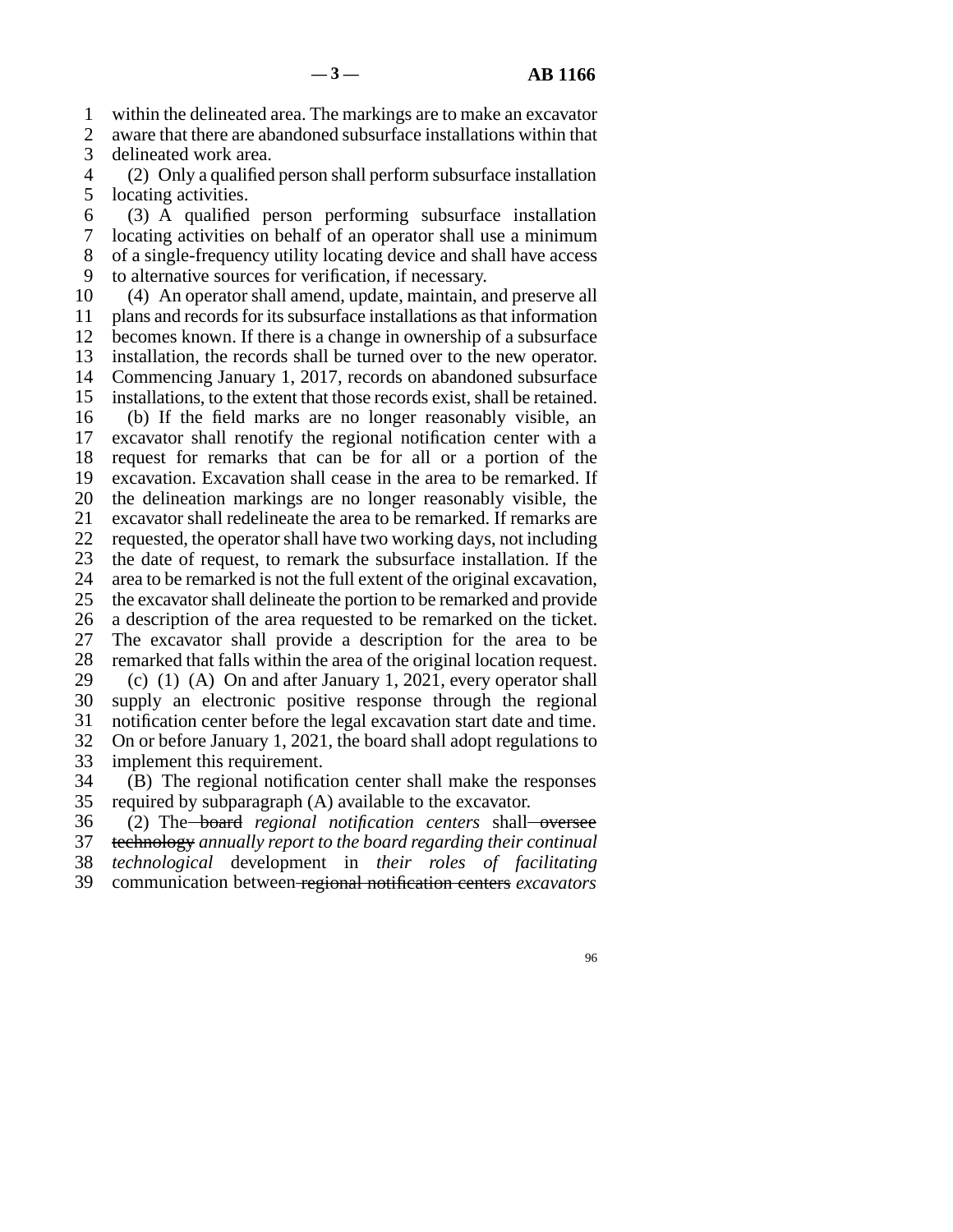line 1 and operators *in a manner* that enhances safety, accountability, 2 and efficiency on a reasonable schedule for compliance. *efficiency*.<br>
3 (d) The excavator shall notify the appropriate regional (d) The excavator shall notify the appropriate regional 4 notification center of the failure of an operator to identify 5 subsurface installations pursuant to subparagraph  $(A)$  or  $(B)$  of 6 paragraph (1) of subdivision (a), or subdivision (b). The notification 7 shall include the ticket issued by the regional notification center. 8 A *The regional notification center shall maintain a* record of all 9 notifications received pursuant to this subdivision shall be 10 maintained by the regional notification center for a period of not 11 less than three years. The record shall be available for inspection 12 pursuant to subdivision (f) of Section 4216.2. 13 (e) If an operator or local agency knows that it has a subsurface 14 installation embedded or partially embedded in the pavement that

15 is not visible from the surface, the operator or local agency shall

16 contact the excavator before pavement removal to communicate

17 and determine a plan of action to protect that subsurface installation

18 and excavator.